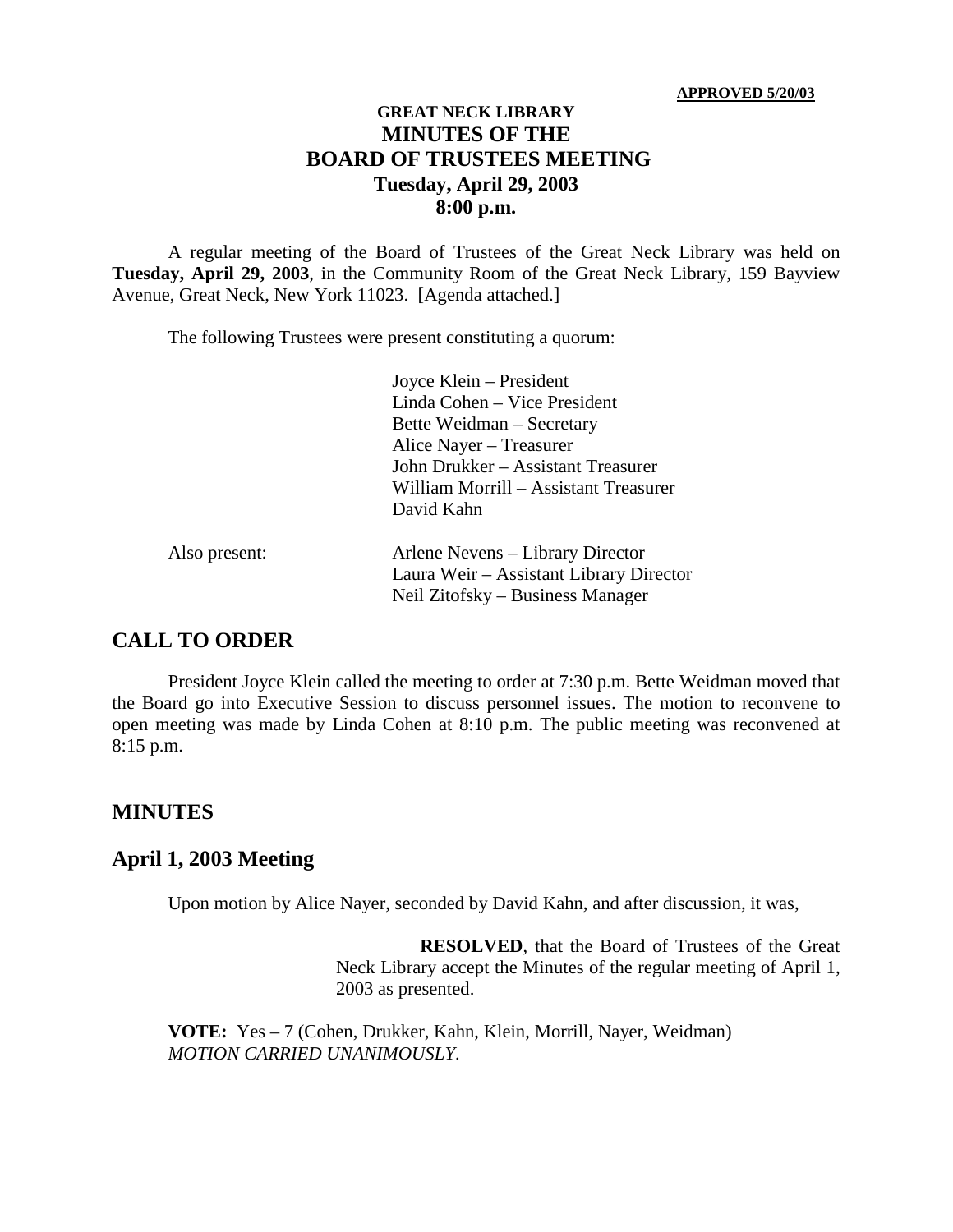## **April 8, 2003 Budget Hearing/Adoption**

Upon motion by Linda Cohen, seconded by Bette Weidman, and after discussion, it was,

**RESOLVED**, that the Board of Trustees of the Great Neck Library approve the Minutes of the Budget Adoption/Hearing of April 8, 2003 as presented.

**VOTE:** Yes – 7 (Cohen, Drukker, Kahn, Klein, Morrill, Nayer, Weidman) *MOTION CARRIED UNANIMOUSLY.*

## **TREASURER'S REPORT – PERSONNEL REPORT**

During the month of March 2003, revenue received was \$938,717. Total expenses were \$522,485.

At the close of business, March 31, 2003, total operating fund holdings were \$2,160,206, which were on deposit at HSBC and The Bank of New York, and in Petty Cash funds at Main and the Branches. This compares to a March 31, 2002 balance of \$2,317,696.

Additionally, the balance of the Main Building and Special Services fund was \$1,513,071; the Automated Library fund was \$131,044; the Restricted Gift fund was \$45,375; the Branch and Special Services fund was \$129,510. These funds totaled \$1,819,000 on March 31, 2003. The March 31, 2002 total was \$1,781,968.

Upon motion by John Drukker, seconded by Linda Cohen, and after discussion, it was,

**RESOLVED,** that the Board of Trustees of the Great Neck Library accept the April 29, 2003, Treasurer's Report with the Personnel Changes of March 20, 2003 through April 25, 2003.

**VOTE:** Yes – 7 (Cohen, Drukker, Kahn, Klein, Morrill, Nayer, Weidman) *MOTION CARRIED UNANIMOUSLY.*

Upon motion by John Drukker, seconded by Linda Cohen and after discussion, it was,

**RESOLVED,** that the Board of Trustees of the Great Neck Library authorize the Treasurer to pay the persons named in the Check Register dated March 21, 2003 through April 24, 2003, Paid-Checks numbered 1054 through 1057 and 26820 through 26948, and To-Be-Paid checks numbered 26994 through 27051, the sums set against their respective names, amounting in the aggregate to \$253,863.93.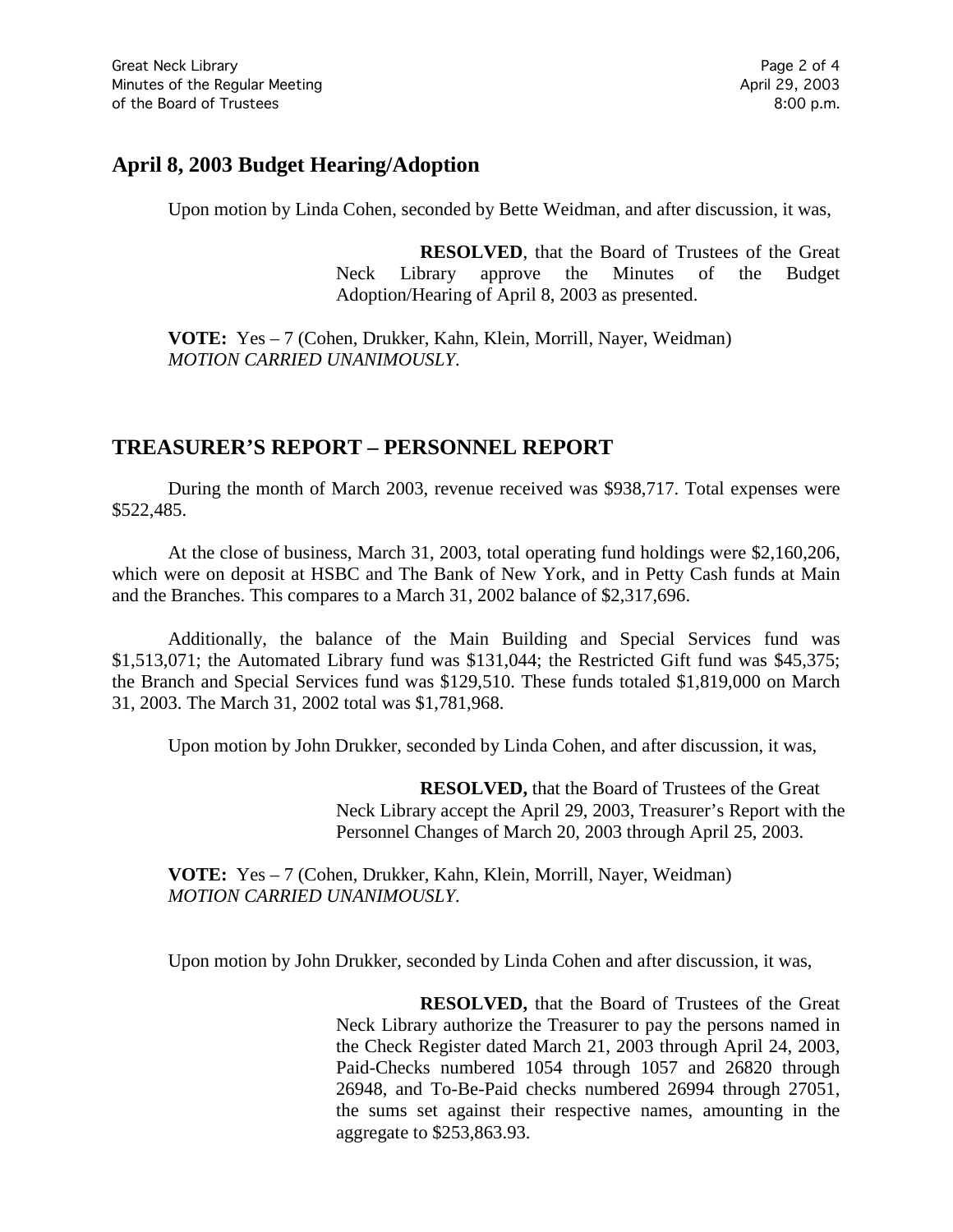**VOTE:** Yes – 7 (Cohen, Drukker, Kahn, Klein, Morrill, Nayer, Weidman) *MOTION CARRIED UNANIMOUSLY.*

#### **DIRECTOR'S REPORT** (attached to Minutes)

In addition to her report, Director Nevens addressed issues relating to:

- A Letter to the Editor, which appeared in the Great Neck Record, that contained inaccurate information of the April 14, 2003 Building Committee meeting at which the architects presented three preliminary drawings for the renovation/expansion project.
- Temporary closing of the Main Building, and renting alternate site.
- Staff layoff during construction phase.

#### **NEW BUSINESS**

# **Presentation of Main Building Renovation/ Expansion Preliminary Plans**

The architectural team of H2L2 Architects and Planners was introduced as: Bruce Schmidt, Project Designer, James Fox, Project Manager, and Andrew Goldberg. Three preliminary sketches were presented to the Board of Trustees.

- Sketch I, which remains in the same foot print, is very challenging and does not provide for much increased shelving. Stack space would increase from the present 6,454 sq ft to 8,749 sq. ft. The overall total square feet added would be 6,000. Estimated cost is 8.5 million dollars [does not include fees for asbestos removal, hazardous waste materials, furnishings, removing of book collection to and from rented space, financing and architects].
- Sketch II allows for 10,983 sq. ft. of stack space. The overall total square feet added would be 15,000. Estimated cost is 12.6 million dollars [same fees in Sketch I are not included].
- Sketch III provides 15,003 sq. ft. of stacks, with an overall total of 23,591 square feet added. The estimated cost came in at 15.8 million dollars [\$19.1 million with fees in Sketch I included]. Financing of Sketch III would translate into a tax rate of an additional \$1.41 per \$100 of assessed valuation on average; e.g. a house assessed at \$5,000 would see a tax increase of \$70 for the year.

Upon motion by William Morrill, seconded by David Kahn, and after discussion it was,

**RESOLVED,** that the Board of Trustees of the Great Neck Library direct H2L2 Architect/Planners to complete the Conceptual Design Development for Sketch 3.